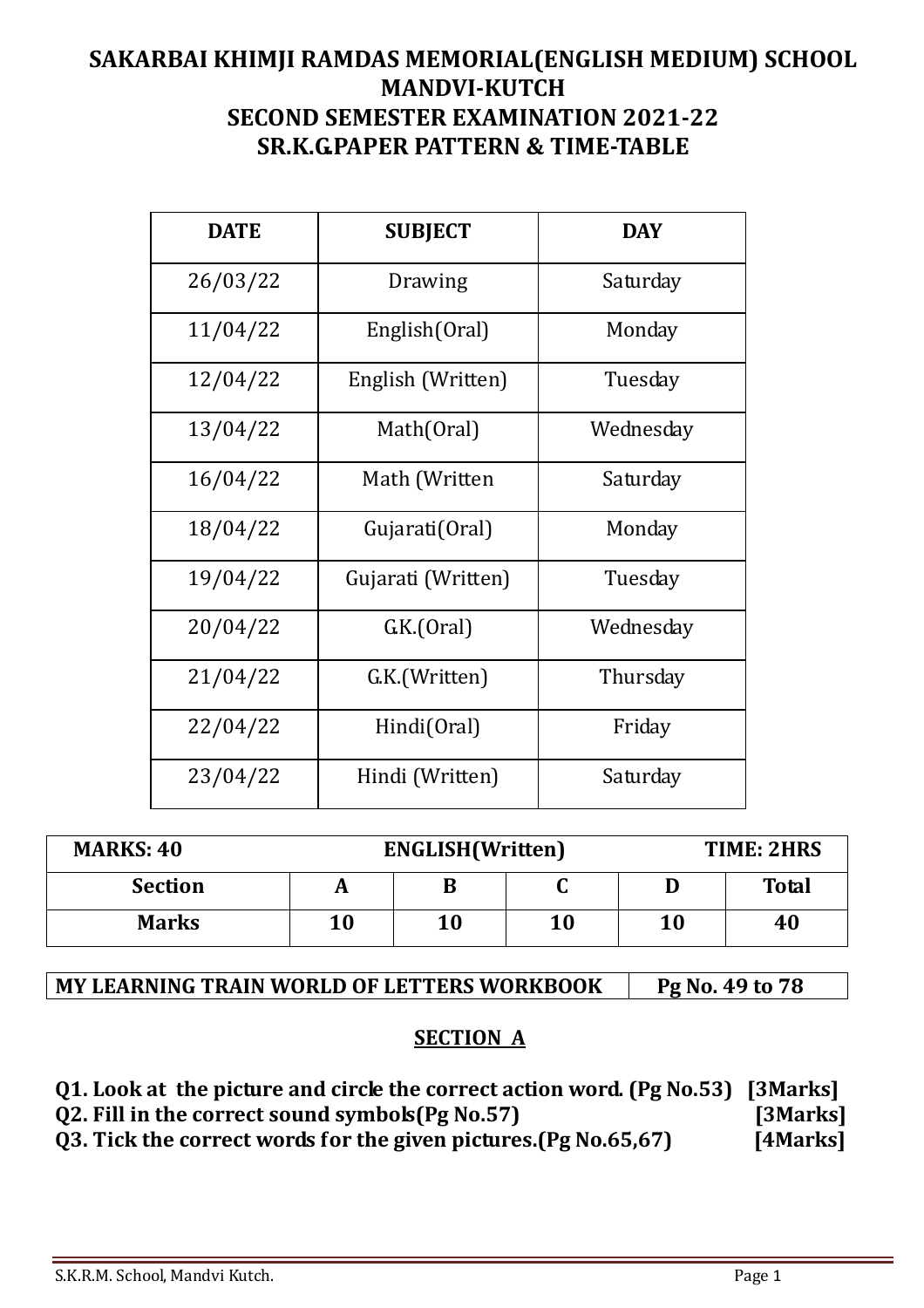#### **SECTION B**

| Q1. Fill in the blanks (Pg No. 67)                           | [3Marks] |
|--------------------------------------------------------------|----------|
| Q2. Fill in the correct sound smbols. (Pg No. 59)            | [3Marks] |
| 03. Look at the picture and circle correct blend (Pg No. 54) | [4Marks] |

#### **SECTION C**

| 01. Fill in the blanks with the correct naming words. (Pg No. 70) | [3Marks] |
|-------------------------------------------------------------------|----------|
| Q2. Fill in the correct sound symbols (Pg No. 63)                 | [3Marks] |
| Q3. Match the word with correct picture. (Page No.67)             | [4Marks] |

#### **SECTION D**

| Q1. Fill in the blanks using in or on. (Pg No. 51)                | [3 Marks] |
|-------------------------------------------------------------------|-----------|
| Q2.Use'has' and 'have' to fill in the blanks.                     | [3 Marks] |
| Q3. Look at the picture and match correct action word (Pg No. 53) | [4 Marks] |

#### **English(Oral)**

- **Marks:20** 
	- **Opposite words**
	- **Action Words**
	- **Story: The Grapes are sour**
	- **Rhymes:**

 **(1)Head ,Shoulder,Knees, and Toes(Rhyme book Pg No.29) (2)Numbers(Rhyme book Pg No.23) (3)Ten Little Fire Man(Rhyme book Pg No.08)** 

| <b>MARKS: 40</b> |    | <b>MATH</b> (Written) | TIME:02 HRS. |    |              |
|------------------|----|-----------------------|--------------|----|--------------|
| <b>Section</b>   |    |                       |              |    | <b>Total</b> |
| <b>Marks</b>     | 10 | 10                    | 10           | 10 | 40           |

**Syllabus:** 

| <b>Numbers</b>                              | 51 to 100               |
|---------------------------------------------|-------------------------|
| <b>Number Names</b>                         | 1(ONE) to 20(TWENTY)    |
| My Learning Trian World Of Numbers workbook | Page No. 29,30,36 to 63 |
| Grafalco Pre-school numbers (1 to 100)      | Page No. 58 to 88       |
|                                             |                         |

#### **SECTION A**

- Q1. Compare the numbers and use the correct signs, '<', '>' or '='.  **(1to 20)(Eg. Pg No. 30) [3Marks]**
- **Q2.Write the missing Number.(51 to 100) [3Marks]**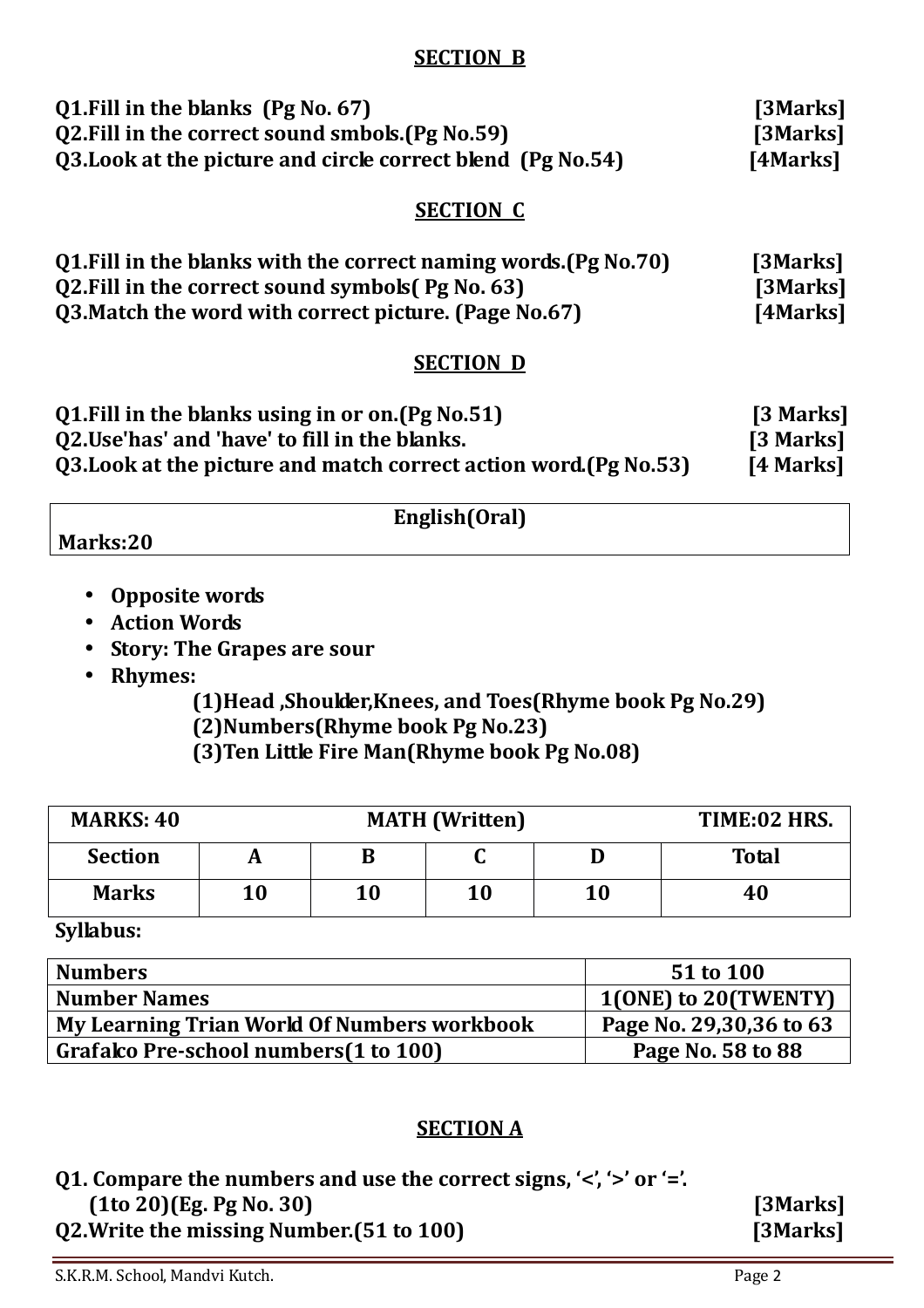| Q3. Write Number names for given numbers. (1 to 20)                                                                                                                                 | [4Marks]                          |
|-------------------------------------------------------------------------------------------------------------------------------------------------------------------------------------|-----------------------------------|
| <b>SECTION B</b>                                                                                                                                                                    |                                   |
| Q1. Write after number for the given number. (51to100)<br>Q2. Write between numbers for the given number. (51 to 100)<br>Q3. Write before numbers for the given number. (51 to 100) | [3Marks]<br>[3Marks]<br>[4Marks]  |
| <b>SECTION C</b>                                                                                                                                                                    |                                   |
| Q1. Do addition for the given numbers. (2 digit)<br>Q2. Do Subtraction for the given numbers. (Single digit)<br><b>Q3. Count and write.</b><br><b>SECTION D</b>                     | [3Marks]<br>[3Marks]<br>[4Marks]  |
| Q1. Read and draw the shapes.<br>$Q2.Skip$ count by 2,5 $(1 to 50)$<br>Q3. Read and Match the names to the shapes.                                                                  | [3Marks]<br>[3Marks]<br>[4 Marks] |

|          | Math(Oral) |  |
|----------|------------|--|
| Marks:20 |            |  |

- **Number Names- 1 to 20 (One to Twenty)**
- **51 to 100 Numbers**
- **Concept of ones and Tens**
- **Name the given shapes**
- **1×1=1(Table)**
- **Before Number**
- **After Number**

| <b>MARKS: 40</b> | G.K. (Written) |    |    | TIME:02 HRS. |              |
|------------------|----------------|----|----|--------------|--------------|
| <b>Section</b>   |                |    |    |              | <b>Total</b> |
| <b>Marks</b>     | 10             | 10 | 10 | 10           | 40           |
| $\sim$ $\cdots$  |                |    |    |              |              |

**Syllabus:** 

| My Learning Tain world Around Me Workbook | Pg.No.24,25,26,32 to 52 |
|-------------------------------------------|-------------------------|
|                                           |                         |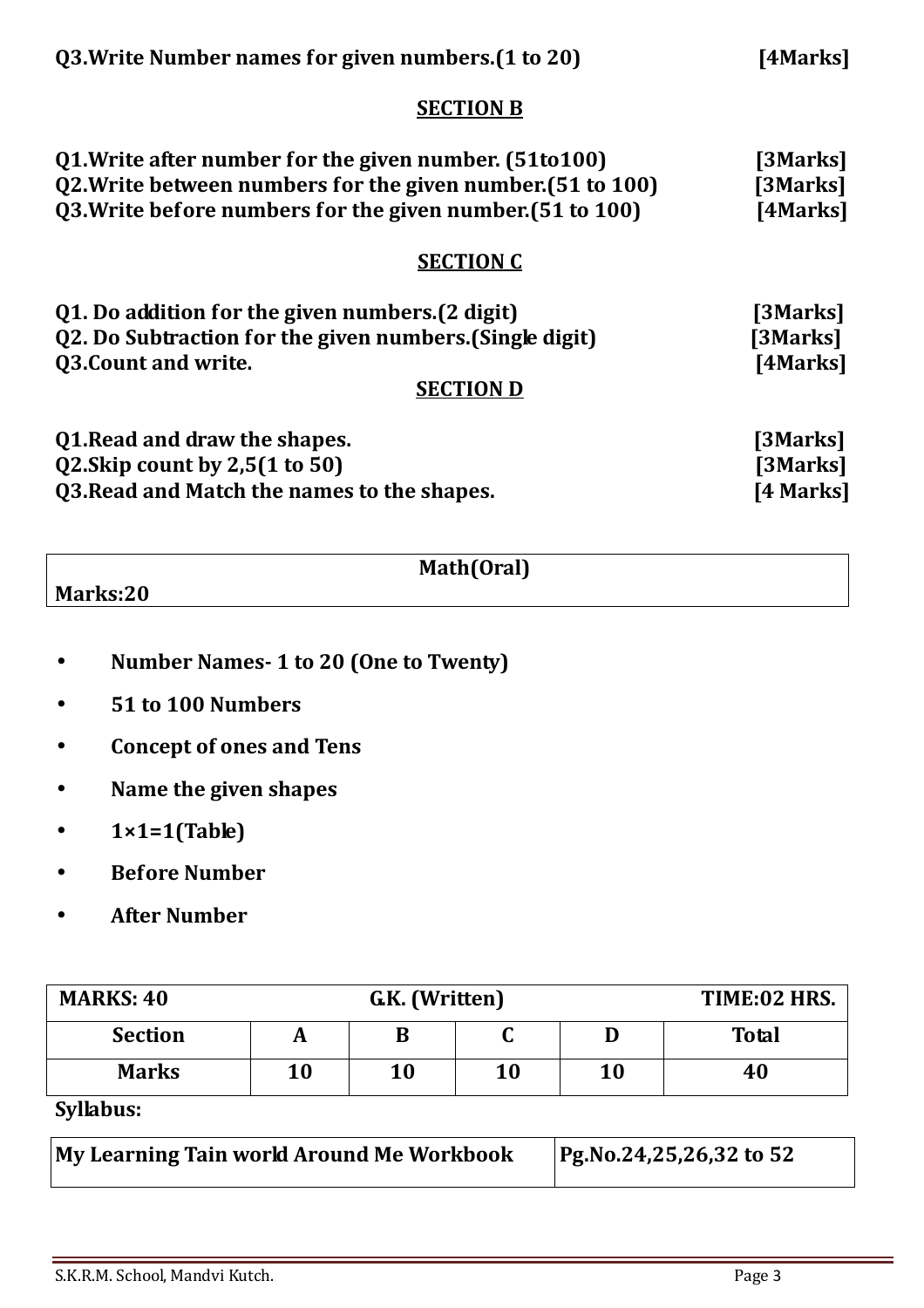#### **SECTION A**

| Q1. Look and put tick against the name of community helper (Pg No. 24)           | [3 Marks] |  |  |
|----------------------------------------------------------------------------------|-----------|--|--|
| Q2. Circle wild animals from given pictures.                                     | [3Marks]  |  |  |
| Q3.Identify the flower and write down missing letters for the name of flowers    | [4 Marks] |  |  |
| <b>SECTION B</b>                                                                 |           |  |  |
| Q1. Identify the festival and write down missing letters for given festival.     | [3Marks]  |  |  |
| Q2. Identify the vegetables and tick the correct name                            | [3 Marks] |  |  |
| Q3. Identify the farm animals and match with their names.                        | [4Marks]  |  |  |
| <b>SECTION C</b><br>Q1. Draw a line to match the animals to their homes          | [3Marks]  |  |  |
| Q2. Write L near Land transport, A near air transport and W near Water transport |           |  |  |
|                                                                                  | [3Marks]  |  |  |
| Q3. Match the vegetable with their names.                                        | [4Marks]  |  |  |
| <b>SECTION D</b>                                                                 |           |  |  |
| (Pg No.46,47). Q1. Tick the correct word for the given picture                   | [3Marks]  |  |  |
| Q2. Look at the pictures and write 1-2-3 to sequence them in the correct order.  |           |  |  |
| (Pg No.52)                                                                       | [3Marks]  |  |  |
| Q3.Identify the animal and circle forest, farm, house accordingly. (Pg No.38)    | [4Marks]  |  |  |
| G.K.(Oral)                                                                       |           |  |  |
| Marks:20                                                                         |           |  |  |
| <b>Identify the helpers</b>                                                      |           |  |  |

- **Names of the Flowers(Spelling)**
- **Names of the vegetables(Spelling)**
- **Names of the Animals (Spelling)(Wild and Farm)**
- **Identify the festivals**
- **Identify the Vehicles(Land,Air,Water)**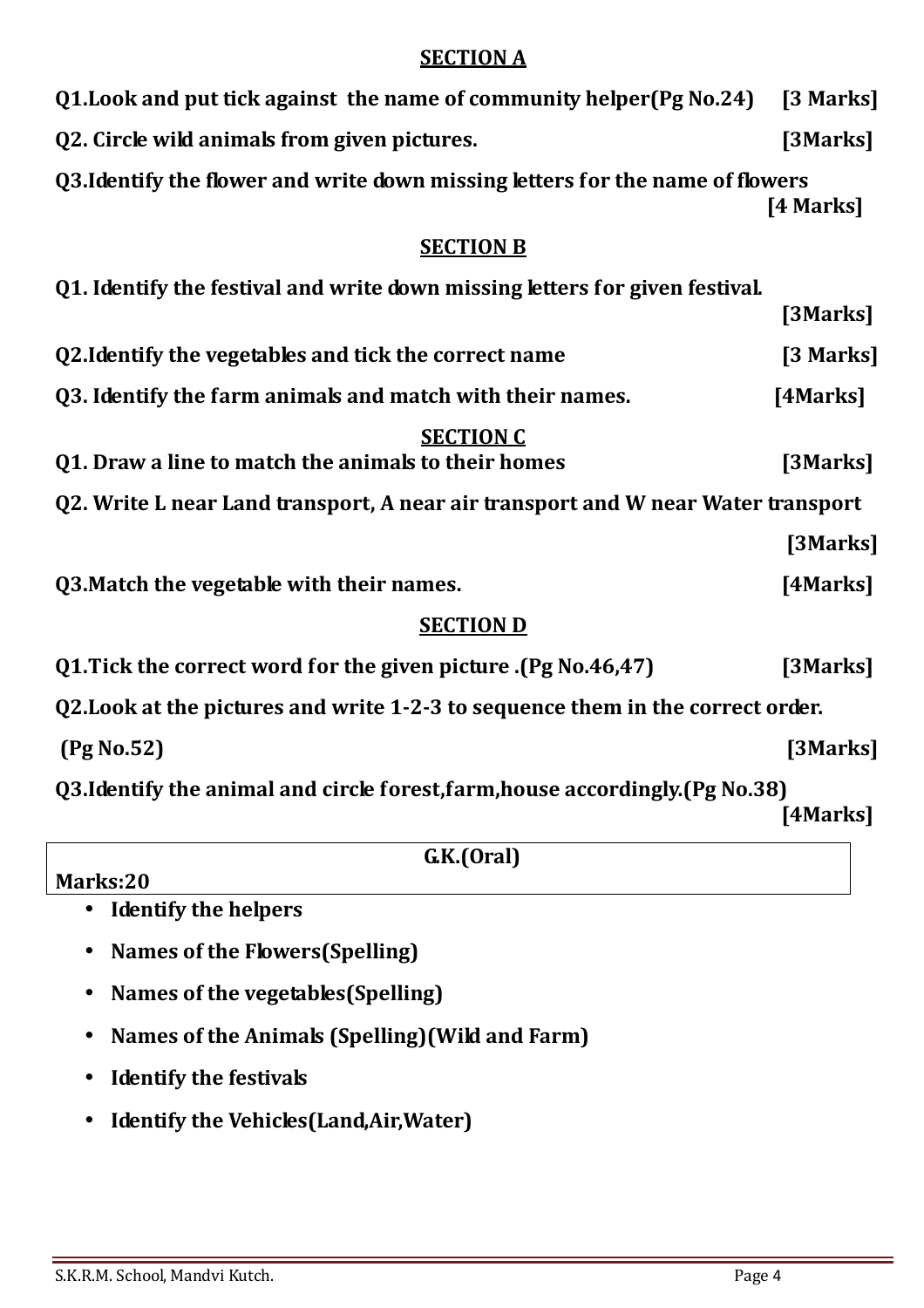| <b>MARKS: 40</b> |                         |    | Hindi (Written) | TIME:02 HRS. |              |
|------------------|-------------------------|----|-----------------|--------------|--------------|
| <b>Section</b>   | $\overline{\mathbf{H}}$ | ਰ  | क               |              | <b>Total</b> |
| <b>Marks</b>     | 10                      | 10 | 10              | 10           | 40           |

#### **अयास म:**

| GRAFALCO हिन्दी अक्षरलेखन | Pg. No. 59 to 104 |
|---------------------------|-------------------|
| वर्ण                      | त से श्र          |

## **वभाग अ**

| प्र1. दिए गए चित्र देखो और शब्द का पहला अक्षर लिखो।         | [3 मार्क्स] |
|-------------------------------------------------------------|-------------|
| प्र2. दिए गए वर्ण के पीछे का वर्ण लिखो।                     | [3 मार्क्स] |
| प्र3. रेखा खींचकर अक्षर को उचित चित्र से मिलाओ।             | [4मार्क्स]  |
| विभाग ब                                                     |             |
| प्र1. चित्र देखकर उसके पहले अक्षरके चारों ओर गोल घेरा बनाओ। | [3 मार्क्स] |
| प्र2. दिए गए वर्ण के आगे का वर्ण लिखो।                      | [3 मार्क्स] |
| प्र3. सुलेखन।                                               | [4 मार्क्स] |
| विभग क                                                      |             |
| प्र1. एक समान वर्णकी जोडें बनाए।                            | [3 मार्क्स] |
| प्र2. रिक्त स्थानोमें उचित वर्ण की पूर्ति करो।              | [3 मार्क्स] |
| प्र3. भिन्न दिखने वाले वर्ण पे × करे                        | [4 मार्क्स] |
| विभाग ड                                                     |             |
| प्र1.दिए गए वर्णको खोजके नीचे रेखा खींचो।                   | [3 मार्क्स] |
| प्र2.दिए गए वर्ण से शुरू होने वाले चित्रों को जोड़ो।        | [3 मार्क्स] |
| प्र3.वर्ण को सही क्रममे रखो।                                | [4 मार्क्स] |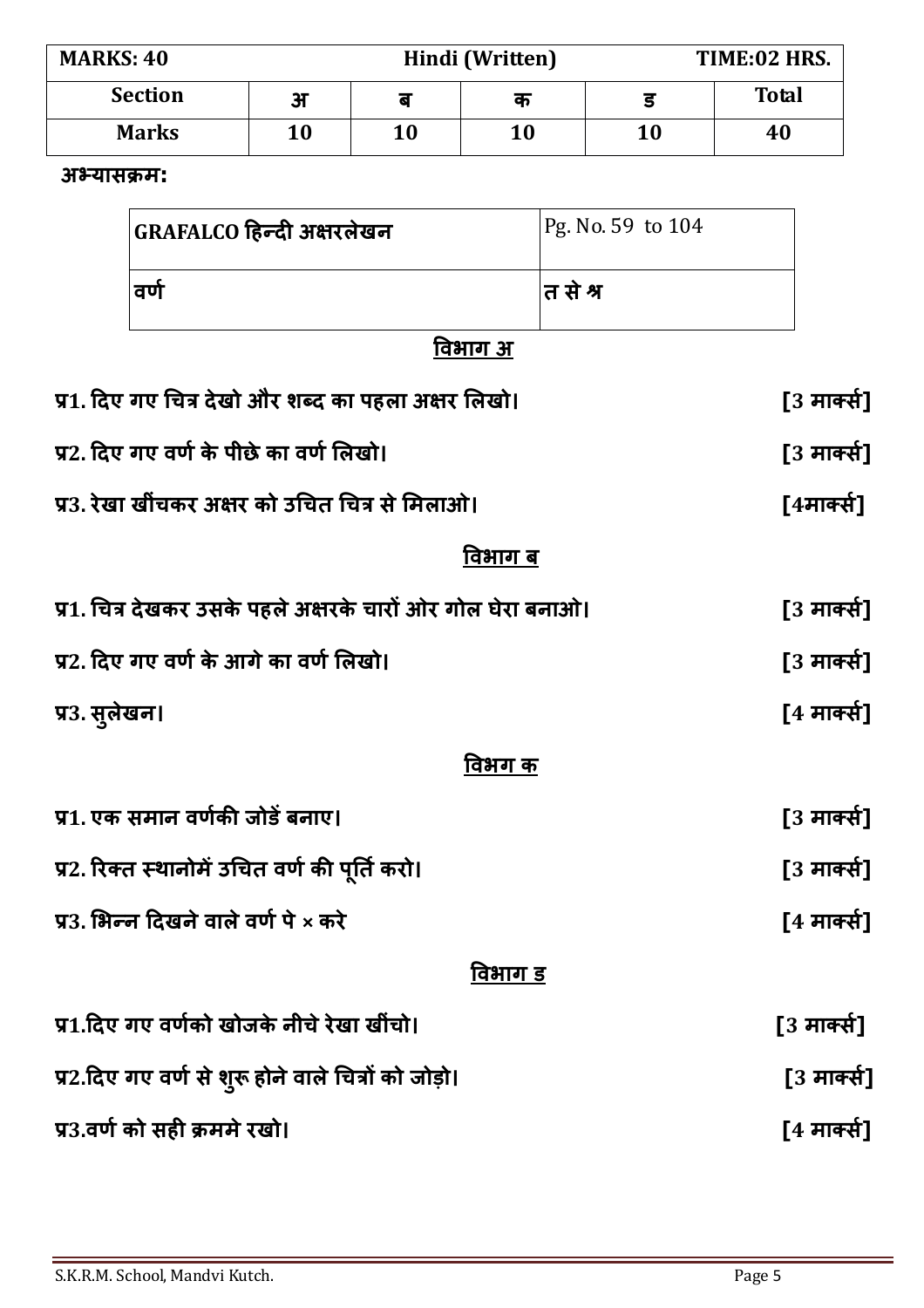|           | HINDI(Oral)                 |              |
|-----------|-----------------------------|--------------|
| Marks:20  |                             |              |
|           | क से श्र बोलिए।             |              |
| $\bullet$ | गिनती१ से १०                |              |
|           | चित्र देखकर पहलाअक्षर बोलो। |              |
|           | बालगीत:                     |              |
|           | अडू-बड्ड                    |              |
|           | गोल गोल पानी                |              |
|           | हाथी राजा कहा चले           |              |
| MADKC. AO | $C$ uioroti (Writton)       | тіме. Ло нрс |

| <b>MARKS: 40</b> | Gujarati (Written) |    |    |    | TIME:02 HRS. |  |
|------------------|--------------------|----|----|----|--------------|--|
| <b>Section</b>   | અ                  | બ  |    |    | <b>Total</b> |  |
| <b>Marks</b>     | 10                 | 10 | 10 | 10 | 40           |  |

 **:**

| નવનીત ગુજરાતી વર્ણ-પરિચય(જૂનિયર કે.જી.) | પાના નં-6 to71 |
|-----------------------------------------|----------------|
|                                         |                |

# <u>વિભાગ-અ</u>

| પ્ર1. સુલેખન                                                      | [3 માર્કસ <u>]</u> |  |
|-------------------------------------------------------------------|--------------------|--|
| પ્ર2. આપેલ વ્યંજન શોધી નીચે લીટી કરો. (ઉ.દા.પાના નં-06)           | [3 માર્કસ <u>]</u> |  |
| પ્ર3.ચિત્ર જોઈ પહેલો મૂળાક્ષર લખો.                                | [4 માર્કસ]         |  |
| વિભાગ-બ                                                           |                    |  |
| ૫1. આગળનો મૂળાક્ષર લખો.                                           | [3 માર્કસ]         |  |
| પ્ર2.ચિત્ર જોઈ કૌંસમાંથી મૂળાક્ષર પસંદ કરી લખો. (ઉ.દા.પાના નં-71) | [3 માર્કસ]         |  |
| પ્ર3.સરખા મૂળાક્ષરોની જોડી બનાવો.                                 | [4 માર્કસ]         |  |
| વિભાગ-ક                                                           |                    |  |
|                                                                   |                    |  |

| ૫1. પાછળનો મૂળાક્ષર લખો.         | [3 માર્કસ] |
|----------------------------------|------------|
| <u>પ્ર2</u> વ્યંજન ઓળખી $0$ કરી. | [3 માર્કસ] |